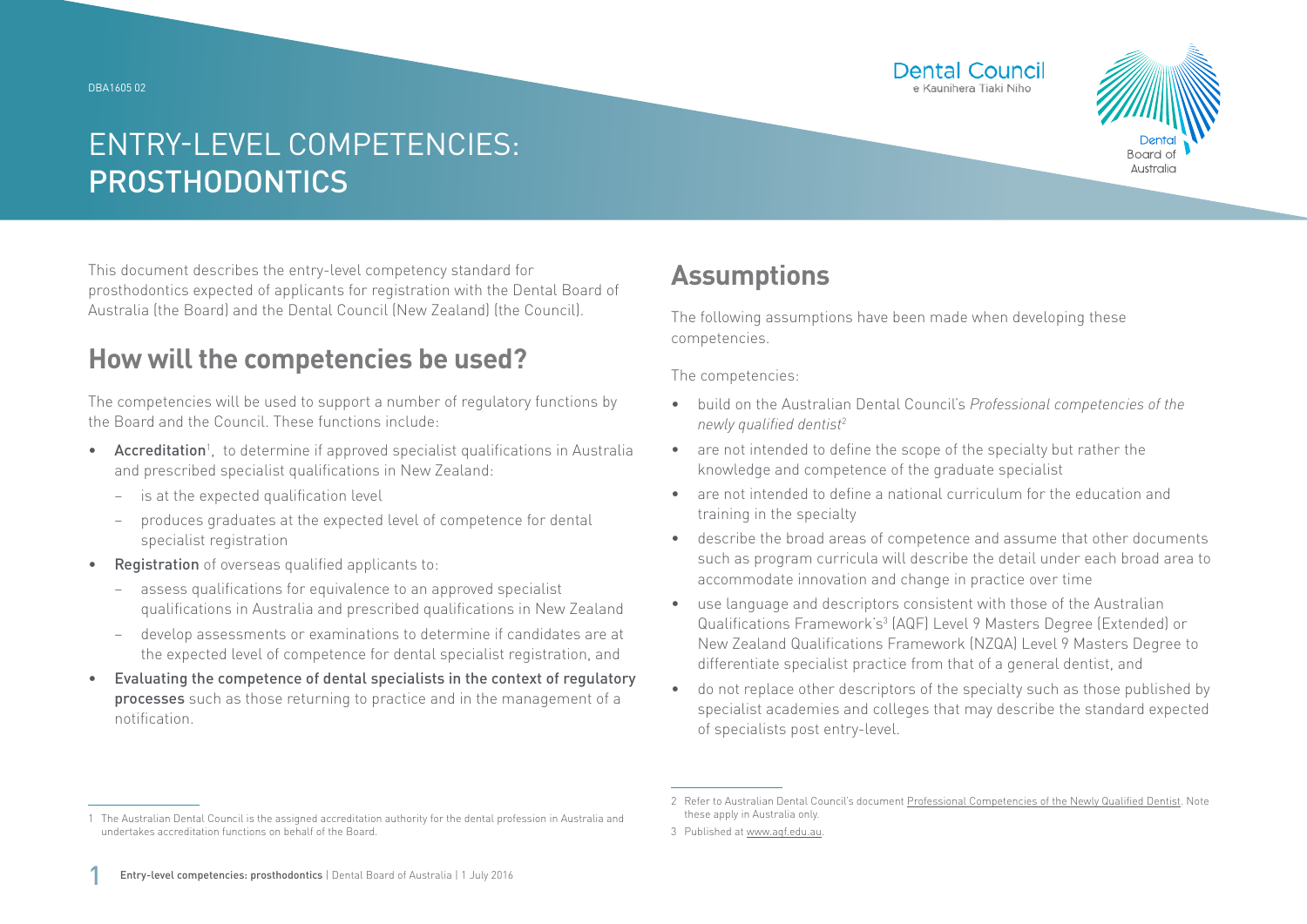### **How to read the competencies**

The competencies should be read:

- with an understanding of how they are to be used, and
- in the context of how they are relevant to the particular specialty this will mean that competencies generic to all specialties may be demonstrated differently in each specialty.

© AUSTRALIAN HEALTH PRACTITIONER REGULATION AGENCY and DENTAL BOARD OF AUSTRALIA, 2016

This publication may be copied, transmitted and distributed for educational or research purposes

# **Definition**

### **Australia**

Dental Board of Australia *List of approved specialties4* .

Prosthodontics is defined as:

*The branch of dentistry that deals with the restoration and maintenance of oral health, function and appearance by coronal alteration or reconstruction of the natural teeth, or the replacement of missing teeth and contiguous oral and maxillofacial tissues with substitutes.*

#### **New Zealand**

The *Health Practitioners Competence Assurance Act* (the Act) describes a scope of practice as the health service that a practitioner registered in that scope of practice is permitted to perform, subject to any conditions for the time being imposed by the responsible authority.

4 Published at [www.dentalboard.gov.au/Registration-Standards](http://www.dentalboard.gov.au/Registration-Standards.aspx)

The Council publishes a scope of practice as a Notice in the New Zealand Gazette under section 11 of the Act.

The scope of practice for Prosthodontics $5$  is described as:

*Prosthodontic specialists practise in the branch of dentistry that is concerned with diagnosis, treatment planning, rehabilitation and maintenance of patients with a range of clinical conditions involving missing or deficient teeth and/or craniofacial tissues, using biocompatible substitutes.*

*Specialist prosthodontics is undertaken by a dental practitioner who possesses additional postgraduate qualifications, training and experience recognised by the Council as appropriate for registration.*

<sup>5</sup> Published at [www.dcnz.org.nz/i-practise-in-new-zealand/dentists-and-dental-specialists/scopes-of-practice](http://www.dcnz.org.nz/i-practise-in-new-zealand/dentists-and-dental-specialists/scopes-of-practice)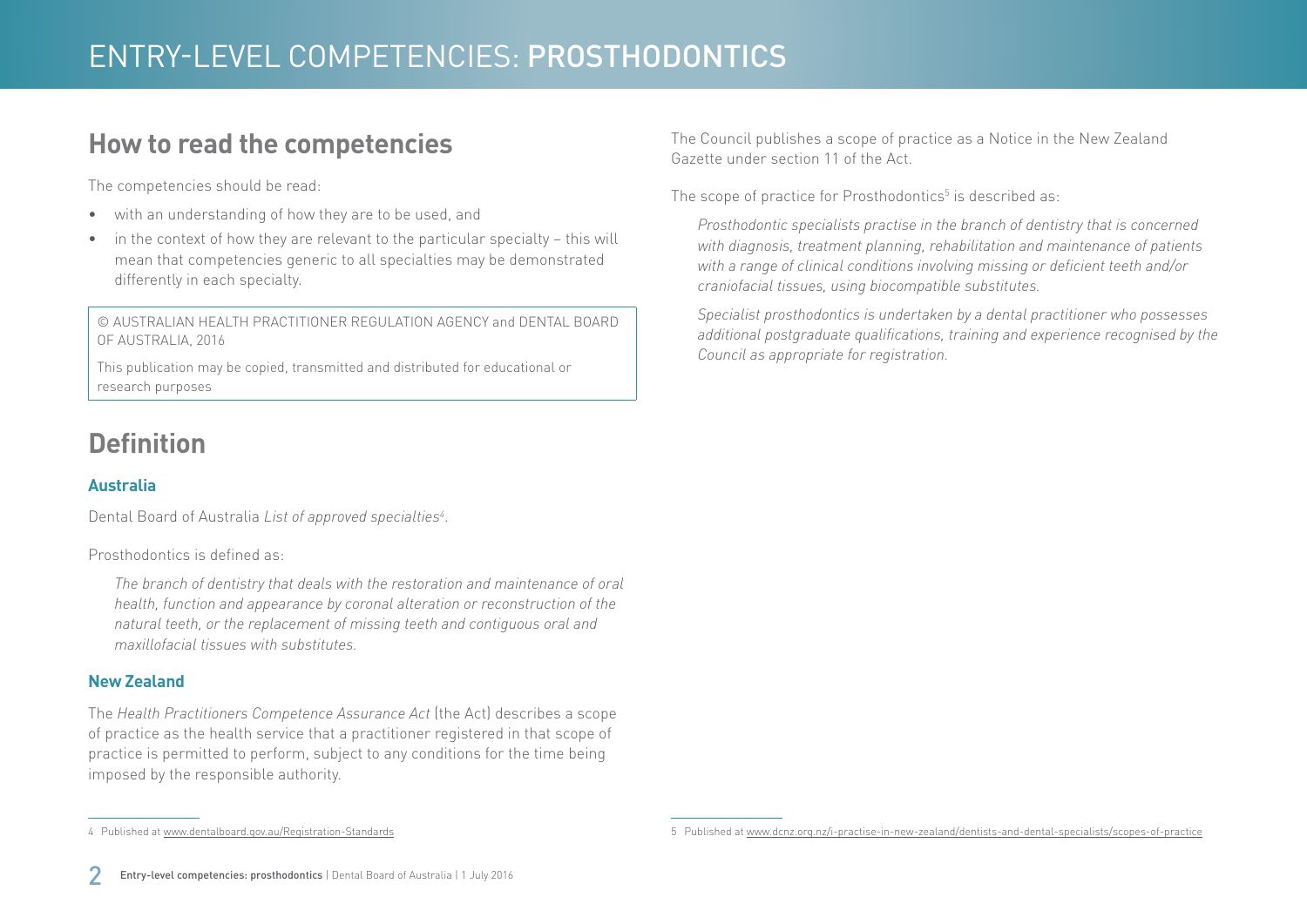| <b>Domain</b>                                                                                                                                                                                                                     | <b>Competencies</b>                                                                                                                                                                                                                                                                                                                                                                                                                                                                                                                                                                                                                                                                                                                                                                                                                                                                                                                                                                                                                                                                                                                                                                                                                                                                                |
|-----------------------------------------------------------------------------------------------------------------------------------------------------------------------------------------------------------------------------------|----------------------------------------------------------------------------------------------------------------------------------------------------------------------------------------------------------------------------------------------------------------------------------------------------------------------------------------------------------------------------------------------------------------------------------------------------------------------------------------------------------------------------------------------------------------------------------------------------------------------------------------------------------------------------------------------------------------------------------------------------------------------------------------------------------------------------------------------------------------------------------------------------------------------------------------------------------------------------------------------------------------------------------------------------------------------------------------------------------------------------------------------------------------------------------------------------------------------------------------------------------------------------------------------------|
| 1. Professionalism                                                                                                                                                                                                                | Generic                                                                                                                                                                                                                                                                                                                                                                                                                                                                                                                                                                                                                                                                                                                                                                                                                                                                                                                                                                                                                                                                                                                                                                                                                                                                                            |
| On graduation a dental specialist<br>will have the knowledge and<br>skills to demonstrate autonomy,<br>expert judgement, adaptability<br>and responsibility as a<br>practitioner and show leadership<br>in the dental profession. | A graduate specialist is expected to be competent in the following, as relevant to the specialty:<br>recognising the personal limitations and scope of the specialty and knowing when to refer or seek advice appropriately<br>a.<br>practising with personal and professional integrity, honesty and trustworthiness<br>providing patient-centred care, including selecting and prioritising treatment options that are compassionate and respectful of patients' best<br>interests, dignity and choices and which seek to improve community oral health<br>understanding and applying the moral, cultural, ethical principles and legal responsibilities involved in the provision of specialist dental care<br>d.<br>to individual patients, to communities and populations<br>displaying appropriate professional behaviour and communication towards all members of the dental team and referring health practitioner/s<br>е.<br>understanding and applying legislation including that related to record-keeping<br>demonstrating specialist professional growth and development through research and learning<br>q.<br>supporting the professional development and education for all members of the dental and/or health community, and<br>h.<br>demonstrating leadership in the profession. |
| 2. Communication and social<br><b>skills</b><br>On graduation a dental specialist<br>will be able to interpret and<br>transmit knowledge, skills and<br>ideas to dental and non-dental<br>audiences.                              | Generic<br>A graduate specialist is expected to be competent in the following, as relevant to the specialty:<br>identifying and understanding a patient's, or their parent's, guardian's or carer's expectations, desires and attitudes when planning and<br>a.<br>delivering specialist treatment<br>communicating effectively with patients, their families, relatives and carers in a manner that takes into account factors such as their age,<br>b.<br>intellectual development, social and cultural background<br>use of technological and telecommunication aids in planning and delivering specialist treatment<br>C.<br>communicating effectively in all forms of health and legal reporting, and<br>d.<br>interpreting and communicating knowledge, skills and ideas.<br>е.                                                                                                                                                                                                                                                                                                                                                                                                                                                                                                              |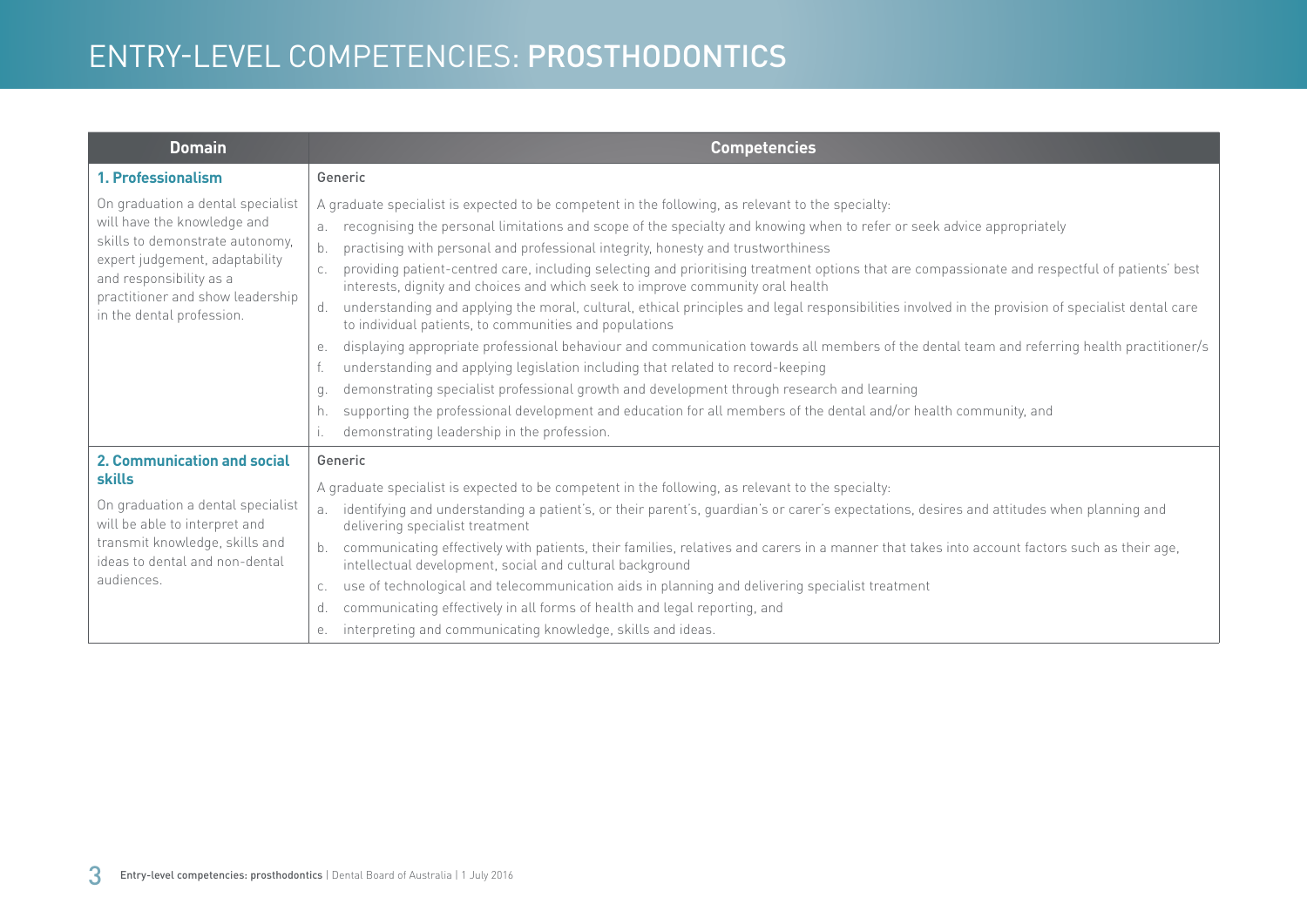| <b>Domain</b>                                                                                                                                                                                                                                                                                                                                                                  | <b>Competencies</b>                                                                                                                                                                                                                                                                                                                                                                                                                                                                                                                                                                                                                                                                                                                                                           |
|--------------------------------------------------------------------------------------------------------------------------------------------------------------------------------------------------------------------------------------------------------------------------------------------------------------------------------------------------------------------------------|-------------------------------------------------------------------------------------------------------------------------------------------------------------------------------------------------------------------------------------------------------------------------------------------------------------------------------------------------------------------------------------------------------------------------------------------------------------------------------------------------------------------------------------------------------------------------------------------------------------------------------------------------------------------------------------------------------------------------------------------------------------------------------|
| 3. Critical thinking                                                                                                                                                                                                                                                                                                                                                           | Generic                                                                                                                                                                                                                                                                                                                                                                                                                                                                                                                                                                                                                                                                                                                                                                       |
| On graduation a dental specialist<br>will have the expert, specialised<br>cognitive and technical skills in a<br>body of knowledge or practice to<br>independently analyse critically,<br>reflect on and synthesise<br>complex information, problems,<br>concepts and theories and<br>research and apply established<br>theories to a body of knowledge<br>or practice.        | A graduate specialist is expected to be competent in the following, as relevant to the specialty:<br>critically evaluating scientific research and literature, products and techniques to inform evidence-based specialist practice, and<br>а.<br>synthesising complex information, problems, concepts and theories.<br>b.                                                                                                                                                                                                                                                                                                                                                                                                                                                    |
| <b>4. Scientific and clinical</b><br>knowledge<br>On graduation a dental specialist<br>will have a body of knowledge<br>that includes the extended<br>understanding of recent<br>developments in a discipline<br>and its professional practice, as<br>well as knowledge of research<br>principles and methods<br>applicable to the specialty and<br>its professional practice. | Generic                                                                                                                                                                                                                                                                                                                                                                                                                                                                                                                                                                                                                                                                                                                                                                       |
|                                                                                                                                                                                                                                                                                                                                                                                | A graduate specialist is expected to be competent in the following areas of knowledge, as relevant to the specialty:<br>historical and contemporary literature<br>а.<br>the scientific basis of dentistry including the relevant biological, medical and psychosocial sciences<br>b.<br>development, physiology and pathology of hard and soft tissues of the head and neck<br>C.<br>the range of investigative, technical and clinical procedures, and<br>d.<br>management and treatment planning with multidisciplinary engagement for complex cases, including compromised patients.<br>е.<br>Specific<br>A graduate specialist is expected to be competent in the following areas of knowledge, as relevant to the specialty:<br>the principles of speech pathology<br>a. |
|                                                                                                                                                                                                                                                                                                                                                                                | the basis and management of orofacial pain<br>b.<br>the principles involved in design of prostheses for the replacement of oral and maxillofacial structures<br>C.<br>removable, fixed and implant, oral and maxillofacial prosthodontics<br>d.<br>sleep disorders<br>е.<br>dental materials, and<br>the principles and application of pharmacology.<br>q.                                                                                                                                                                                                                                                                                                                                                                                                                    |